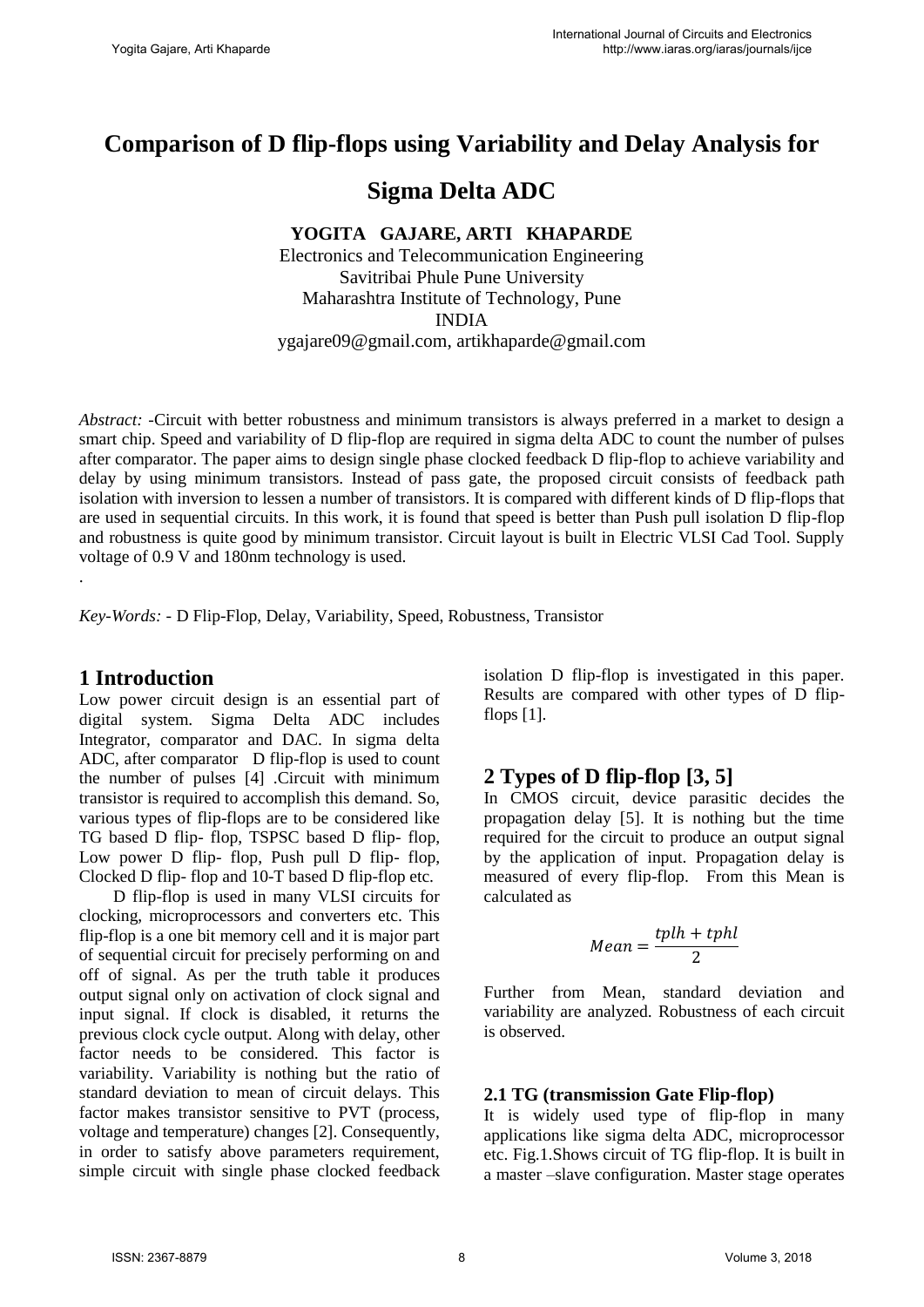on positive clock signal and slave operates on negative clock signal. On activation of positive clock signal D is passed to Q'. Similarly on activation of negative clock signal Q' is passed to Q. Further, based on deactivation of clock signal previous output is returned back at input of master and slave via TG switch to hold the same output signal. Rail to rail swing is good but it increase layout area.



Fig.1 Transmission Gate Flip-flop [1]

**2.2 TSPC (true single phase clock) D flip-flop**

As depicted in Fig.2, it works on the clock signal equal to zero. It applies at C then based on value of D, it gives value of H low or high .It is the inverted signal of D input. Next X is inversion of H on activation of clock is equal to zero. Finally output is again inversion of X that is carried out from D to Q. During this M3 is off. During clock signal of '1', M3 will be on to pass the previous clock value of H to X as H holds previous value. Accordingly it holds again the previous output value at Q. Single phase logic is used in forward path which may create swing problem. Circuit is not robust well.



Fig.2 True Single Phase Clock D Flip-Flop [1]

#### **2.3 Clocked CMOS D flip-flop**

Now this circuit is working with  $C=1'$  as shown in Fig.3. If c is one the master carries input D and slave returns previous output to its input to hold constant output. Similarly if clock is zero, master returns previous output at Q to pass it to slave. So the output of slave is now stable till next condition. There is a swing problem by switching of one transistor at a time in forward path. So the circuit is not robust well again.



Fig.3 Clocked CMOS D flip-flop [1]

#### **2.4 Ten transistor SET D flip-flop**

As shown in Fig.4, if C is '1' then D value is passed to inverter hence  $X = D$  now. After disabling clock signal X is passed to Q via inverter and at the same time Q' is returned back to input inverter to properly maintain the stable value of Q until clock is equal to 1. Here is the great problem of swing as NMOSFET is used only for switching.



Fig. 4 Ten transistor SET D flip-flop [1]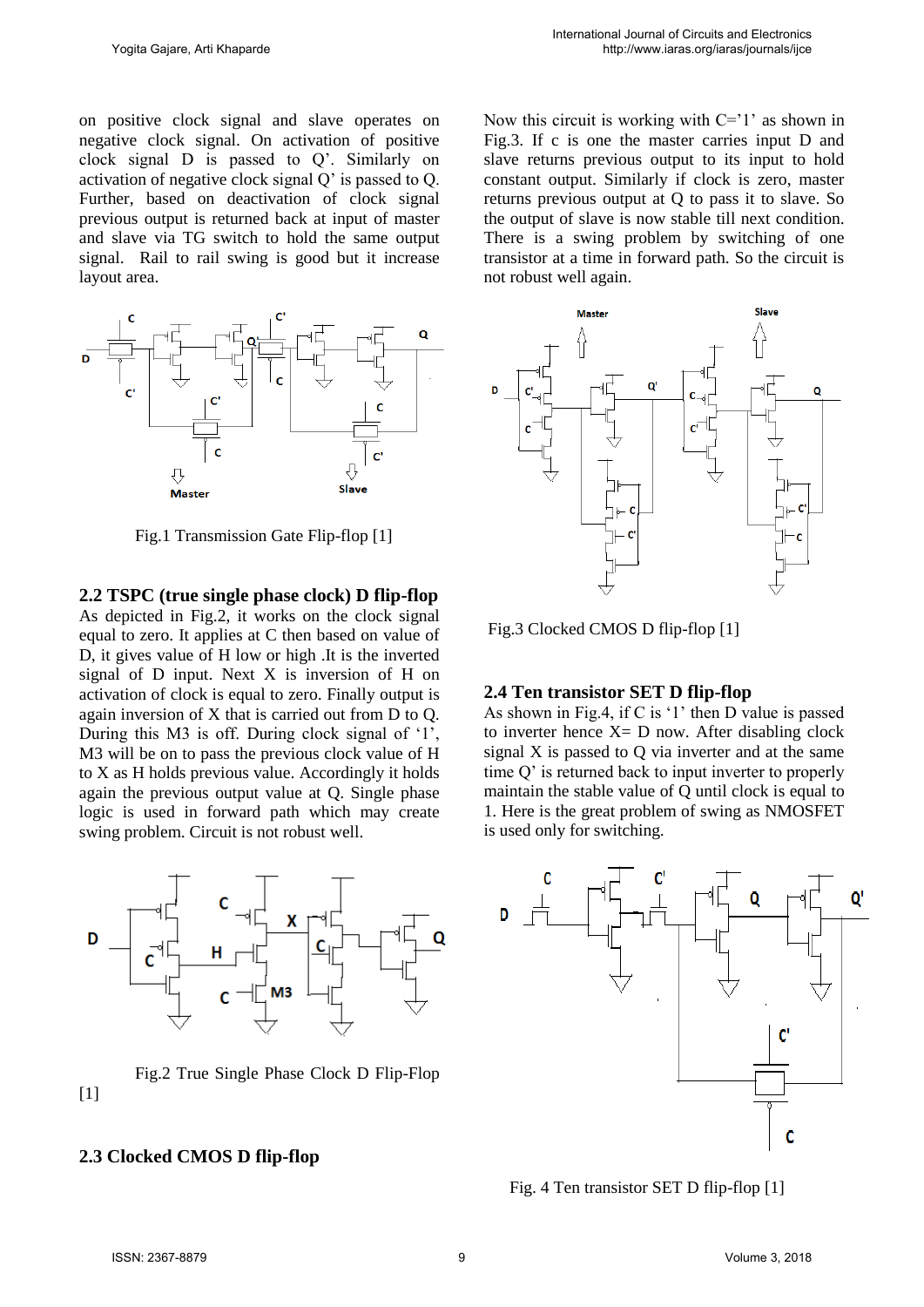#### **2.5 Low power D flip-flop**

Slight modification is done in Fig.1 to form a low power D flip-flop as shown in Fig.5. If clock is enable, D goes to input of inverter and on disabling on clock signal Q' is returned back to input of inverter. At same time Q' is passed to the slave input to produce output Q. Further, if clock goes to low level, output of slave Q is returned back at the input of slave. During this D again will go to the input of inverter to produce Q'. Simultaneously switching of two transistors will affect a robustness little bit. But circuit increases layout area.



Fig. 5 Low power D flip-flop [1]

### **2.6 Push pull D flip-flop**

Push pull D flip-flop is depicted in Fig.6.It shows push pull effect at slave. Once the clock is activated Q' takes the inversion of D and also return back this value at input of inverter. On disabling clock signal Q' is inverted to produce Q along with one additional path. This additional path creates stable value of Q and maintains it properly as it avoids clock to output delay. It increases layout area.



Fig.6 Push pull D flip-flop [1]

## **2.7 Push pull isolation D flip-flop**

Modified structure of push pull is nothing but the push pull isolation D flip-flop as shown in Fig. 7.only one difference is noted in the feedback path. If clock is zero master output is stable and if clock is one slave output is stable by respective feedback path. This is more robust but it increases delay and area.



Fig. 7 Push pull isolation D flip-flop [1]

# **3 Proposed Single phase clocked feedback isolation type D flip-flop**

Logic of D flip-flop with minimum transistor is designed to follow the truth table properly as shown in Fig.8. It creates the optimum delay and minimum variability. It consists of a single clocked feedback path with inverter and two transmission gates as a switch. To an N/P MOSFET as a switch, following equations of Ron and R are considered [1, 5].

$$
Ron = \frac{1}{k\left(\frac{W}{l}\right)(Vgs - Vth)}
$$

$$
R = Rn II Rp
$$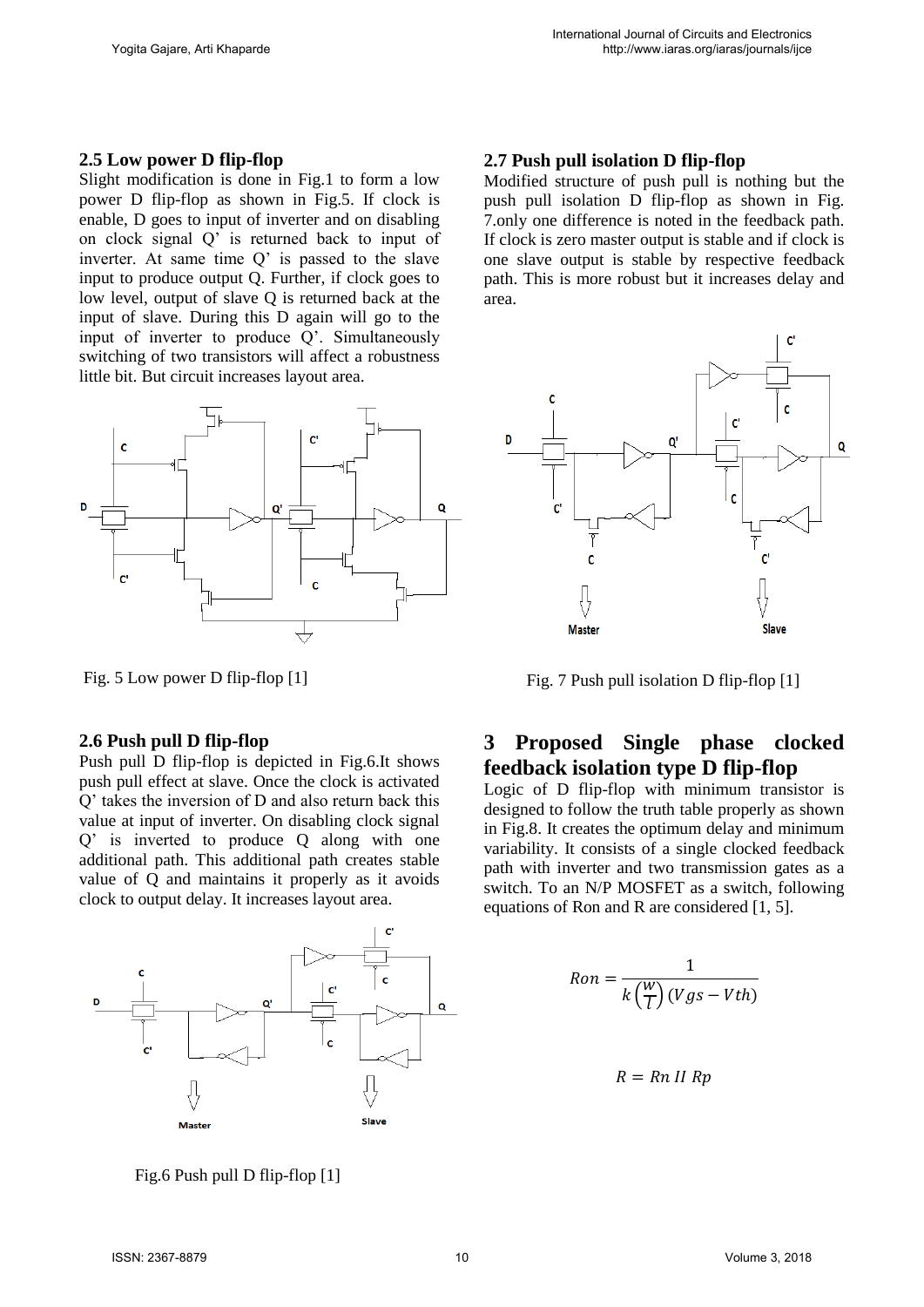

Fig. 8 Proposed D flip-flop

The aspect ratio is calculated by properly choosing the value of Ron. Proposed circuit is modified from push pull isolation D flip-flop. In this type feedback isolation is done using single MOSFET. This single transistor is not perfect switching to pass '0' and '1'. This imperfection is removed using a single clocked feedback path with inverter. In this type middle transistor is closed by single clock then either P or N transistor is closed based on input value. There is perfect '1' or '0' value passing from output to the input. Layout is drawn in Electric VLSI CAD Tool as shown in Fig. 9. Proposed circuit is verified for logic of D flip-flop. With condition of clock signal D is passed at input of transmission gate. Based on value of D output will be generated. On disabling of clock signal previous value of output is returned back at the input via switch to maintain stable output signal.



Fig. 9 Proposed D flip-flop Layout

# **4 Simulation Results and Discussion**

Various D flip-flops are simulated by using 180nm technology. A spice net list is generated to check robustness. For maximum accuracy of the result Monte Carlo analysis is performed in 10% Gaussian variation. PVT (Process voltage Temperature) effect is prominently on the width(w),length(L), power supply (VDD), oxide thickness(*tox*) *,* channel doping concentration*(NDEP),* and threshold voltage(*V*t) parameters[3]. This effect is observed in the analysis for every circuit by using 3000 samples. In this paper, oxide thickness (*tox*)*,* channel doping concentration *(NDEP),* and threshold voltage (*V*t) parameters are considered [1]. Speed of Clocked D flip-flop is good as mean value is 0.322ms but Robustness of Push pull isolation D flip-flop is good as variability is 2.788e-4. Mean delay of proposed type is 0.4296ms as summarized in the table 1, variability is 2.841e-4.Number of transistors required to design this logic are 14.Corresponding layout waveform is as shown in Fig. 10.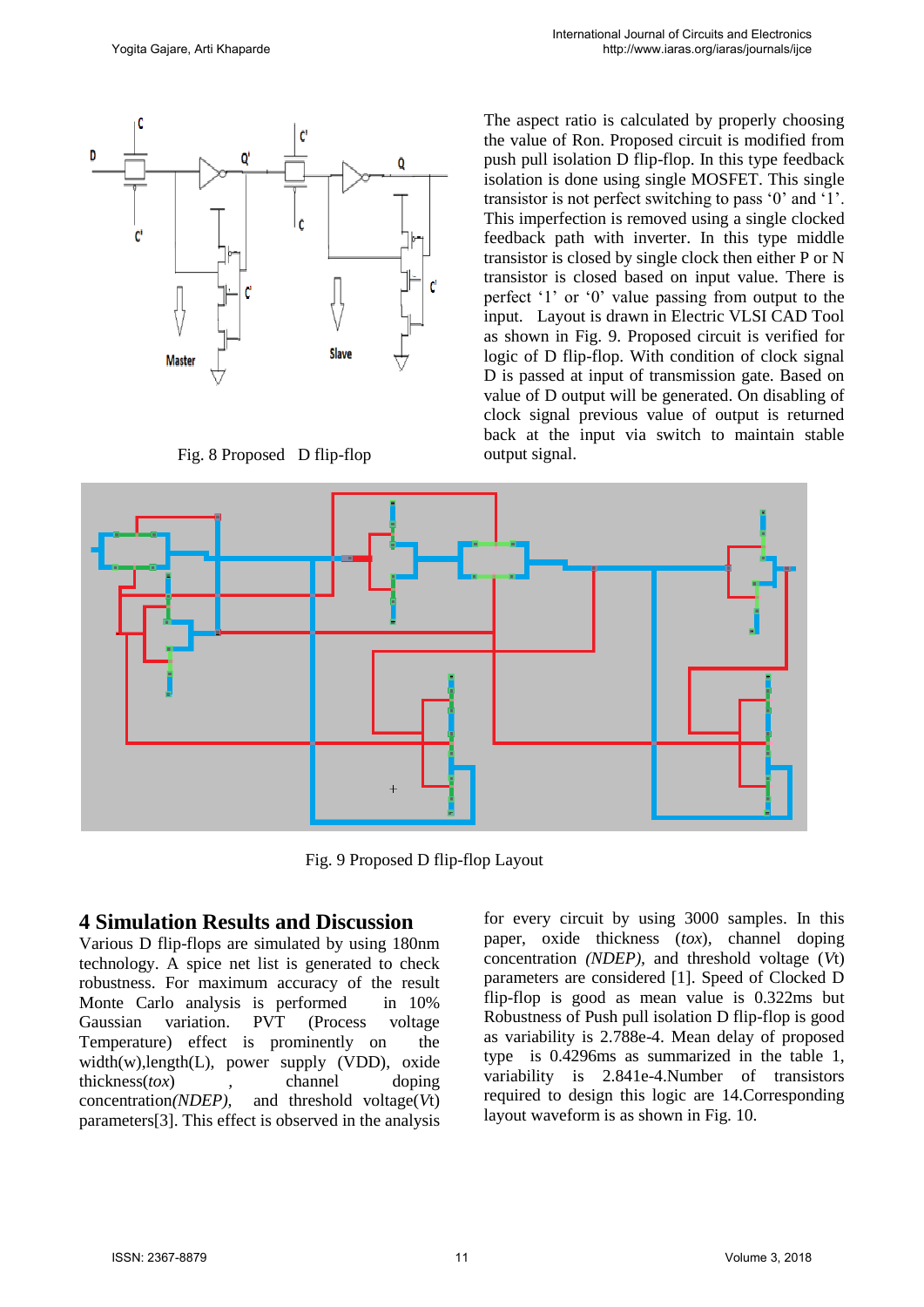| D flip-flop                                           | Mean Delay $(ms)$ | Std. Dev.<br>of 1<br>Delay(us) | Variability<br>(Std. Dev./Mean) | of<br>No.<br>transistor |
|-------------------------------------------------------|-------------------|--------------------------------|---------------------------------|-------------------------|
| Single phase feedback<br><b>Isolation D flip-flop</b> | 0.4296            | 122                            | 2.841e-4                        | 14                      |
| TG based D flip-flop                                  | 0.3712            | 232                            | 6.238e-4                        | 16                      |
| TSPSC based D flip-<br>flop                           | 0.3572            | 0.441                          | 0.1247                          | 11                      |
| Low power D flip-flop                                 | 0.4497            | 184                            | $4.1e-4$                        | 16                      |
| Push pull D flip-flop                                 | 0.4441            | 225                            | $5.05e-4$                       | 16                      |
| Push pull isolation D<br>flip-flop                    | 0.4996            | 139                            | 2.788e-4                        | 18                      |
| Clocked D flip-flop                                   | 0.3220            | 0.043202                       | 0.1342                          | 20                      |
| 10-T based D flip-flop                                | 0.3809            | 0.0191                         | 0.05                            | 10                      |

| Table 1- Comparison of various types of D flip-flops |  |  |  |  |
|------------------------------------------------------|--|--|--|--|



Fig.10 Waveform of proposed D flip-flop

# **5 Conclusion**

The basic need of D flip-flop is studied for sigma delta ADC. All flip-flops are analyzed not only for the delay and robustness, but also for the number of transistors used. In conclusion, speed of single phase clocked feedback isolation is better than push pull isolation type by 14% because of low parasitic. Proposed type is approximately as good as push pull isolation type in robustness. Speed is good in clocked D flip-flop, but proposed circuit is much better in robustness by 99%. The circuit is simple to design with 14 transistors only as compared to all except 10T based D flip-flop and TSPSC based D flip- flop. This is one of the choices for designer based on the requirements of optimum delay, minimum variability and less area.